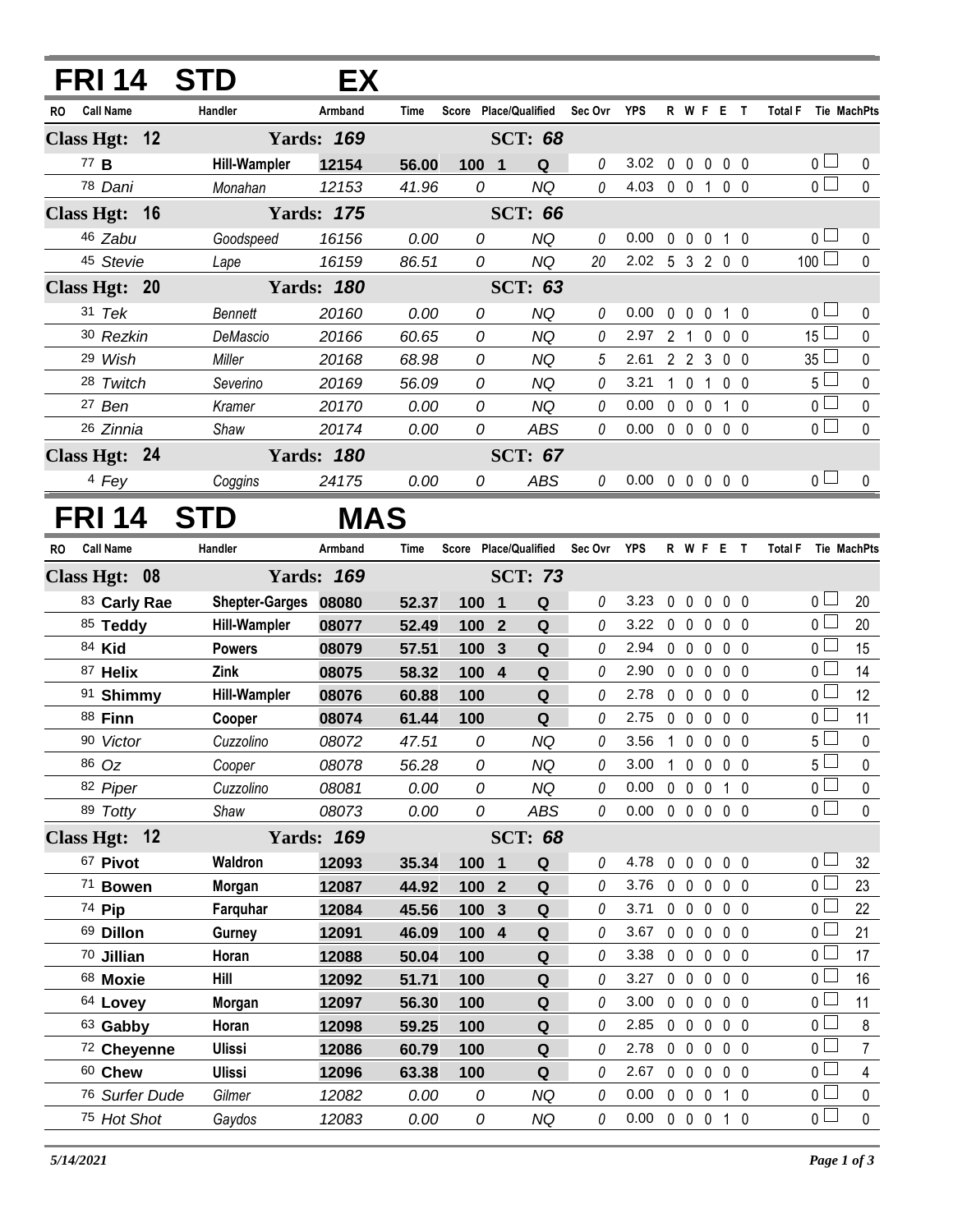| RO | <b>Call Name</b>                                    | Handler                        | Armband           | Time           |              | Score Place/Qualified            | Sec Ovr YPS |                |                             | R W F E T                   |                             |                                  | <b>Total F</b><br>Tie MachPts    |                 |
|----|-----------------------------------------------------|--------------------------------|-------------------|----------------|--------------|----------------------------------|-------------|----------------|-----------------------------|-----------------------------|-----------------------------|----------------------------------|----------------------------------|-----------------|
|    | FRI 14                                              | STD                            | EX P              |                |              |                                  |             |                |                             |                             |                             |                                  |                                  |                 |
|    | <sup>2</sup> Huckleberry                            | Schwartz                       | 24139             | 73.69          | 0            | <b>NQ</b>                        | 6           | 2.44 4 4 4 0 0 |                             |                             |                             |                                  | 58 L                             | 0               |
|    | <sup>3</sup> Topper                                 | Shoemaker                      | 24138             | 42.29          | 0            | <b>NQ</b>                        | 0           | 4.26           |                             | 0 0 1 0 0                   |                             |                                  | $\overline{0}$ $\Box$            | $\pmb{0}$       |
|    | <sup>1</sup> Connlaodh                              | <b>Moore</b>                   | 24140             | 48.80          | 100 1        | Q                                | 0           | 3.69           |                             | $0\quad 0$                  | $0\quad 0\quad 0$           |                                  | 0 <sub>0</sub>                   | 18              |
|    | Class Hgt: 24                                       |                                | <b>Yards: 180</b> |                |              |                                  |             |                |                             |                             |                             |                                  |                                  |                 |
|    | <sup>5</sup> Sam                                    | MacLeod                        | 20171             | 65.79          | 0            | <b>NQ</b><br><b>SCT: 67</b>      | 2           | 2.74 3 0 0 0 0 |                             |                             |                             |                                  | $21 \Box$                        | 0               |
|    | 6 Whim                                              | Scripko                        | 20164             | 50.78          | 0            | <b>NQ</b>                        | 0           | 3.54           |                             | 2 0 0 0 0                   |                             |                                  | 10 <sup>1</sup>                  | 0               |
|    | 25 Jenci                                            | Furey                          | 20161             | 58.63          | 0            | <b>NQ</b>                        | 0           | 3.07           |                             | 3 0 0 0 0                   |                             |                                  | $15\perp$                        | 0               |
|    | 7 Lizzie                                            | Moore                          | 20137             | 40.74          | 0            | <b>NQ</b>                        | 0           | 4.42           | 1                           | 0                           | $\mathbf 0$                 | $0\quad 0$                       | $5+$                             | 0               |
|    | 8 Maewyn                                            | Rose                           | 20135             | 0.00           | 0            | <b>NQ</b>                        | 0           | 0.00           |                             | $0\quad 0$                  | $\mathbf 0$                 | 10                               | $\overline{0}$                   | 0               |
|    | 11 Switch                                           | <b>Burton</b>                  | 20133             | 0.00           | 0            | <b>NQ</b>                        | 0           | 0.00           |                             | $0\quad 0$                  | $\mathbf 0$                 | 1 0                              | $\overline{0}$                   | 0               |
|    | 17 Blink                                            | Scripko                        | 20132             | 0.00           | 0            | <b>NQ</b>                        | 0           | 0.00           |                             | $0\quad 0$                  | 040                         |                                  | $\overline{0}$                   | 0               |
|    | 13 Flirt                                            | Nally                          | 20129             | 0.00           | 0            | <b>NQ</b>                        | 0           | 0.00           |                             | $0\quad 0$                  | $\mathbf 0$                 | $1\quad0$                        | 0 <sup>2</sup>                   | $\mathbf 0$     |
|    | 19 Declan                                           | Minnella                       | 20118             | 48.75          | 0            | <b>NQ</b>                        | 0           | 3.69           |                             | 0 <sub>1</sub>              |                             | $100$                            | $5\Box$                          | 0               |
|    | 20 Ruby-do                                          | Eicher                         | 20117             | 51.14          | 0            | <b>NQ</b>                        | 0           | 3.52 0 0 1 0 0 |                             |                             |                             |                                  | 0 <sup>2</sup>                   | $\mathbf 0$     |
|    | 21 Sligo                                            | Johnston                       | 20116             | 49.84          | 0            | <b>NQ</b>                        | 0           | 3.61           | $\mathbf{1}$                | $\overline{1}$              | $\mathbf 0$                 | 0 <sub>0</sub>                   | $10$ $\Box$                      | $\pmb{0}$       |
|    | 23 Maven                                            | Rhyshek                        | 20115             | 50.08          | 0            | <b>NQ</b>                        | 0           | 3.59           | 1.                          | $\mathbf 0$                 | $\mathbf 0$                 | $0\quad 0$                       | 5 <sup>0</sup>                   | $\mathbf 0$     |
|    | 24 Emma                                             | Hill-Wampler                   | 20113             | 53.07          | 0            | <b>NQ</b>                        | 0           | 3.39           |                             | 0 <sub>0</sub>              | 1                           | 0 <sub>0</sub>                   | $\overline{0}$                   | $\pmb{0}$       |
|    | $10$ Jade                                           | <b>Trippett</b>                | 20130             | 52.73          | 100          | Q                                | 0           | 3.41           |                             | $0\quad 0$                  | $\mathbf 0$                 | 0 <sub>0</sub>                   | $\overline{0}$                   | 10 <sup>°</sup> |
|    | 14 Colt                                             | Workman                        | 20125             | 51.12          | 100          | $\mathbf Q$                      | 0           | 3.52           |                             | $0\quad 0$                  | $\mathbf 0$                 | 0 <sub>0</sub>                   | $\overline{0}$                   | 11              |
|    | <sup>12</sup> Captain                               | <b>Neely</b>                   | 20127             | 46.64          | 100          | Q                                | 0           | 3.86           | $\mathbf 0$                 | $\overline{0}$              | $\mathbf 0$                 | 0 <sub>0</sub>                   | $\overline{0}$                   | 16              |
|    | <sup>15</sup> Siri                                  | <b>Doering</b>                 | 20123             | 43.68          | 100          | Q                                | 0           | 4.12           |                             | 0 <sub>0</sub>              | $\mathbf 0$                 | 0 <sub>0</sub>                   | $\overline{0}$                   | 19              |
|    | <sup>9</sup> Bronco Billy<br><sup>18</sup> Leverage | <b>Bartell</b><br><b>Brown</b> | 20134<br>20119    | 39.76<br>42.44 | 100<br>100 4 | $\mathbf Q$<br>$\mathbf{3}$<br>Q | 0<br>0      | 4.53<br>4.24   | $\mathbf{0}$<br>$\mathbf 0$ | $\mathbf 0$<br>$\mathbf 0$  | $\mathbf 0$<br>$\mathbf 0$  | 0 <sub>0</sub><br>0 <sub>0</sub> | 0 <sub>0</sub>                   | 20              |
|    | <sup>22</sup> Artie Ross                            | Rose                           | 20120             | 39.55          | 100          | Q<br>$\overline{2}$              | 0           | 4.55           | $\mathbf{0}$                | $\mathbf 0$                 | $\mathbf 0$                 | $0\quad 0$                       | 0 <sub>0</sub><br>$\overline{0}$ | 23<br>23        |
|    | 16 Kite                                             | Wesemann                       | 20122             | 37.90          | 100          | Q<br>$\blacksquare$              | 0           | 4.75           | $\mathbf{0}$                | $\mathbf{0}$                | $\mathbf{0}$                | 0 <sub>0</sub>                   | $\overline{0}$                   | 25              |
|    | Class Hgt: 20                                       |                                | <b>Yards: 180</b> |                |              | <b>SCT: 63</b>                   |             |                |                             |                             |                             |                                  |                                  |                 |
|    | 41 Beanie                                           | Shaw                           | 16107             | 0.00           | 0            | <b>ABS</b>                       | 0           | 0.00           |                             | $0\quad 0$                  | $\mathbf 0$                 | $0\quad 0$                       | $\overline{0}$                   | $\mathbf 0$     |
|    | 37 ReCon                                            | <b>Brown</b>                   | 16111             | 38.45          | 0            | <b>NQ</b>                        | 0           | 4.55           | 1                           | $\mathbf{1}$                | 3                           | $0\quad 0$                       | $10$ $\Box$                      | $\pmb{0}$       |
|    | 40 Lila                                             | <b>Bunin</b>                   | 16108             | 0.00           | 0            | <b>NQ</b>                        | 0           | 0.00           | $\mathbf 0$                 | $\mathbf 0$                 | $\mathbf 0$                 | $1\quad0$                        | $\overline{0}$                   | $\mathbf 0$     |
|    | 42 Jolene                                           | Morgan                         | 16104             | 57.97          | 0            | <b>NQ</b>                        | 0           | 3.02           | 1                           | 0                           | 0                           | $0\quad 0$                       | 5 <sup>0</sup>                   | $\pmb{0}$       |
|    | 43 RivaMni                                          | Kappe                          | 16103             | 48.52          | 0            | <b>NQ</b>                        | 0           | 3.61           | $\mathbf 0$                 | $\mathbf 0$                 | $\overline{1}$              | 0 <sub>0</sub>                   | $\overline{0}$                   | $\mathbf 0$     |
|    | 44 Liza                                             | Emanuel                        | 16102             | 70.17          | 0            | <b>NQ</b>                        | 4           | 2.49           | $\mathbf 1$                 | $\mathbf 0$                 | $\mathbf 0$                 | 0 <sub>0</sub>                   | $17\square$                      | $\mathbf 0$     |
|    | 39 Flash                                            | Farquhar                       | 16109             | 54.46          | 100          | Q<br>$\overline{\mathbf{3}}$     | 0           | 3.21           | $\mathbf{0}$                | $\mathbf 0$                 | $\mathbf 0$                 | $0\quad 0$                       | 0 <sup>1</sup>                   | 11              |
|    | 38 Charlie                                          | <b>Trippett</b>                | 16110             | 51.34          | 100 2        | ${\bf Q}$                        | 0           | 3.41           | $\mathbf 0$                 | $\mathbf 0$                 | $\mathbf 0$                 | 0 <sub>0</sub>                   | $\overline{0}$                   | 14              |
|    | 36 Samone                                           | <b>Eicher</b>                  | 16112             | 43.12          | 100 1        | Q                                | 0           | 4.06           | $\mathbf 0$                 | $\mathbf 0$                 | $\mathbf 0$                 | $0\quad 0$                       | 0l                               | 22              |
|    | Class Hgt: 16                                       |                                | <b>Yards: 175</b> |                |              | <b>SCT: 66</b>                   |             |                |                             |                             |                             |                                  |                                  |                 |
|    | 61 Kal-El                                           | Gagnon                         | 12101             | 0.00           | 0            | <b>ABS</b>                       | 0           | 0.00           |                             | 00000                       |                             |                                  | $\overline{0}$                   | $\mathbf 0$     |
|    | 73 Ditto                                            | Prekop                         | 12085             | 0.00           | 0            | <b>ABS</b>                       | 0           | 0.00           | $\mathbf{0}$                | $\mathbf 0$                 | $\mathbf 0$                 | $0\quad 0$                       | $\overline{0}$                   | $\mathbf 0$     |
|    | 58 Vader                                            | Hurlock                        | 12152             | 62.96          | 0            | NQ                               | 0           | 2.68           | 1                           | $\mathbf 0$                 | $\mathbf 0$                 | 0 <sub>0</sub>                   | $5\Box$                          | $\mathbf 0$     |
|    | 59 Digby                                            | <b>Brawner</b>                 | 12151             | 47.25          | 0            | <b>NQ</b>                        | 0           | 3.58           | $\mathbf{1}$                | $\mathbf 0$                 | $\mathbf 0$                 | $0\quad 0$                       | 5 <sub>1</sub>                   | $\mathbf 0$     |
|    | 62 Reggie                                           | Cornelius<br>Emanuel           | 12100             | 63.43          | 0            | NQ                               | 0           | 2.66           |                             | 200                         |                             | $0\quad 0$<br>00                 | 10 <sup>1</sup>                  | $\mathbf 0$     |
|    | 66 Fiona<br>65 Pippi                                | Church                         | 12094<br>12095    | 81.42<br>64.83 | 0<br>0       | NQ<br><b>NQ</b>                  | 13<br>0     | 2.08<br>2.61   |                             | $2\quad0$<br>2 <sub>2</sub> | $\mathbf{1}$<br>$\mathbf 1$ | $0\quad 0$                       | 20                               | 0<br>$\Omega$   |
|    |                                                     |                                |                   |                |              |                                  |             |                |                             |                             |                             |                                  | 49 $\Box$                        |                 |

Ξ